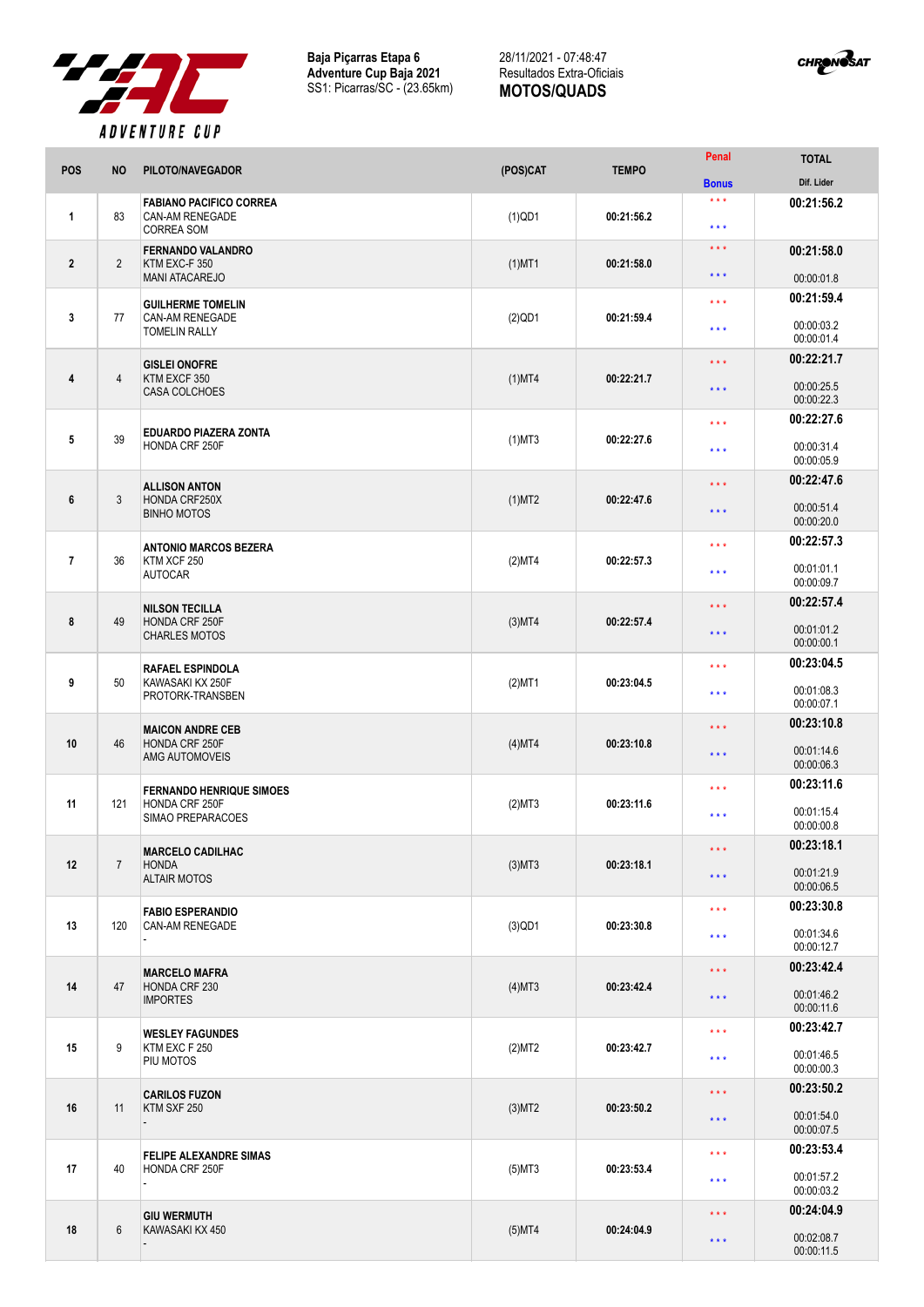| 19 | 10  | <b>ROBERTO WAN DALL</b><br>KTM XCF 250                                        | $(6)$ MT4 | 00:24:06.1 | $***$                             | 00:24:06.1               |
|----|-----|-------------------------------------------------------------------------------|-----------|------------|-----------------------------------|--------------------------|
|    |     | <b>SERGICAR</b>                                                               |           |            | $***$                             | 00:02:09.9<br>00:00:01.2 |
|    |     | <b>MARCO AURELIO CADILHAC</b>                                                 |           |            | $\star\star\star$                 | 00:24:07.4               |
| 20 | 18  | YAMAHA TTR 230<br><b>ALTAIR MOTOS</b>                                         | $(6)$ MT3 | 00:24:07.4 | $***$                             | 00:02:11.2<br>00:00:01.3 |
| 21 | 30  | <b>CAIO SOUSA</b>                                                             |           | 00:24:34.3 | $***$                             | 00:24:34.3               |
|    |     | KAWASAKI KXF 250F<br><b>ZENO AUTO PECAS</b>                                   | $(4)$ MT2 |            | $***$                             | 00:02:38.1<br>00:00:26.9 |
|    |     | <b>SANDRO PAGANELLI</b>                                                       |           |            | $***$                             | 00:24:41.3               |
| 22 | 13  | KAWASAKI KLX 450                                                              | $(1)$ MT5 | 00:24:41.3 | $***$                             | 00:02:45.1<br>00:00:07.0 |
| 23 | 29  | <b>CLOVIS LIRA</b><br>YAMAHA 250 FX                                           | (2)MT5    | 00:24:41.6 | $***$                             | 00:24:41.6               |
|    |     | <b>TEXTIL LIRA</b>                                                            |           |            | $***$                             | 00:02:45.4<br>00:00:00.3 |
| 24 | 16  | <b>ALEXANDRO PINCEGHER</b><br>HONDA CRF 250F<br><b>EQUIPINHA SC</b>           | $(1)$ MT6 | 00:24:42.5 | $***$                             | 00:24:42.5               |
|    |     |                                                                               |           |            | $***$                             | 00:02:46.3<br>00:00:00.9 |
|    |     | <b>ITAMAR RODESKI</b>                                                         |           |            | $***$                             | 00:24:44.4               |
| 25 | 33  | HONDA CRF 250F                                                                | $(2)$ MT6 | 00:24:44.4 | $***$                             | 00:02:48.2<br>00:00:01.9 |
|    |     | <b>PAULINHO</b><br>CAN-AM RENEGADE                                            |           |            | $***$                             | 00:24:48.6               |
| 26 | 79  |                                                                               | $(4)$ QD1 | 00:24:48.6 | $***$                             | 00:02:52.4<br>00:00:04.2 |
|    |     | <b>FERNANDO PYKOCZ</b><br>KAWASAKI KX 450 XC<br><b>REP PYKOCZ</b>             |           |            | $***$                             | 00:24:56.7               |
| 27 | 8   |                                                                               | $(7)$ MT4 | 00:24:56.7 | $***$                             | 00:03:00.5<br>00:00:08.1 |
|    |     | <b>MARCOS RUDNICK</b><br><b>HONDA FOURTRAXX</b><br><b>RUDNICK MOTOS</b>       |           |            | $***$                             | 00:25:03.2               |
| 28 | 117 |                                                                               | $(1)$ QD4 | 00:25:03.2 | $***$                             | 00:03:07.0<br>00:00:06.5 |
|    | 234 | ALECSANDRO SIZENANDO                                                          |           |            | $***$                             | 00:25:12.3               |
| 29 |     |                                                                               | $(5)$ QD1 | 00:25:12.3 | $* * *$                           | 00:03:16.1<br>00:00:09.1 |
|    |     | <b>JORGE HENRIQUE DA FONSECA</b>                                              |           |            | $***$                             | 00:25:20.0               |
| 30 | 22  | HONDA CRF 250F<br><b>EU</b>                                                   | $(7)$ MT3 | 00:25:20.0 | $***$                             | 00:03:23.8<br>00:00:07.7 |
| 31 | 24  | <b>EDER DE SOUZA</b><br>HONDA CRF 250F                                        | $(8)$ MT3 | 00:25:25.0 | $\star\star\star$                 | 00:25:25.0               |
|    |     | <b>JANGA MOTOD</b>                                                            |           |            | $* * *$                           | 00:03:28.8<br>00:00:05.0 |
|    |     | <b>ALEX TERESK</b>                                                            |           |            | $***$                             | 00:25:37.7               |
| 32 | 76  | HONDA CRF 250                                                                 | $(9)$ MT3 | 00:25:37.7 | $***$                             | 00:03:41.5<br>00:00:12.7 |
|    | 17  | <b>DIMITRIS RUSEZYK JR</b><br>KAWASAKI KX 450F                                |           |            | $\star\star\star$                 | 00:25:39.7               |
| 33 |     |                                                                               | $(8)$ MT4 | 00:25:39.7 | $\star$ $\star$ $\star$           | 00:03:43.5<br>00:00:02.0 |
|    | 109 | <b>DOUGLAS ANDREY ROCHA</b><br><b>HONDA FOURTRAXX</b><br><b>ROCHA IMOVEIS</b> |           |            | $***$                             | 00:25:55.4               |
| 34 |     |                                                                               | $(1)$ QD3 | 00:25:55.4 | $***$                             | 00:03:59.2<br>00:00:15.7 |
|    | 44  | <b>LEOPOLDO RIBEIRO</b><br>HONDA CRF 250 X<br><b>PIRATRILHAS</b>              |           |            | $***$                             | 00:26:06.4               |
| 35 |     |                                                                               | $(3)$ MT5 | 00:26:06.4 | $***$                             | 00:04:10.2<br>00:00:10.1 |
|    | 25  | <b>EDUARDO MAJCHSZAK</b><br>KAWASAKI 450XC<br><b>TOMMY DESIGN</b>             |           |            | $***$                             | 00:26:29.1               |
| 36 |     |                                                                               | $(3)$ MT1 | 00:26:29.1 | $\star$ $\star$ $\star$           | 00:04:32.9<br>00:00:22.7 |
|    |     | <b>ALEXANDRE GONCALVES</b><br>34<br>KTM XCF 250<br><b>VARIANTHE HOMER</b>     |           |            | $***$                             | 00:26:31.4               |
| 37 |     |                                                                               | $(9)$ MT4 | 00:26:31.4 | $\star$ $\star$ $\star$           | 00:04:35.2<br>00:00:02.3 |
|    | 19  | <b>LUCIANO HODECKER</b><br>HONDA CRF 230<br><b>HODECKERPLANFIN</b>            |           |            | $***$                             | 00:27:11.8               |
| 38 |     |                                                                               | $(3)$ MT6 | 00:27:11.8 | 00:05:15.6<br>$***$<br>00:00:40.4 |                          |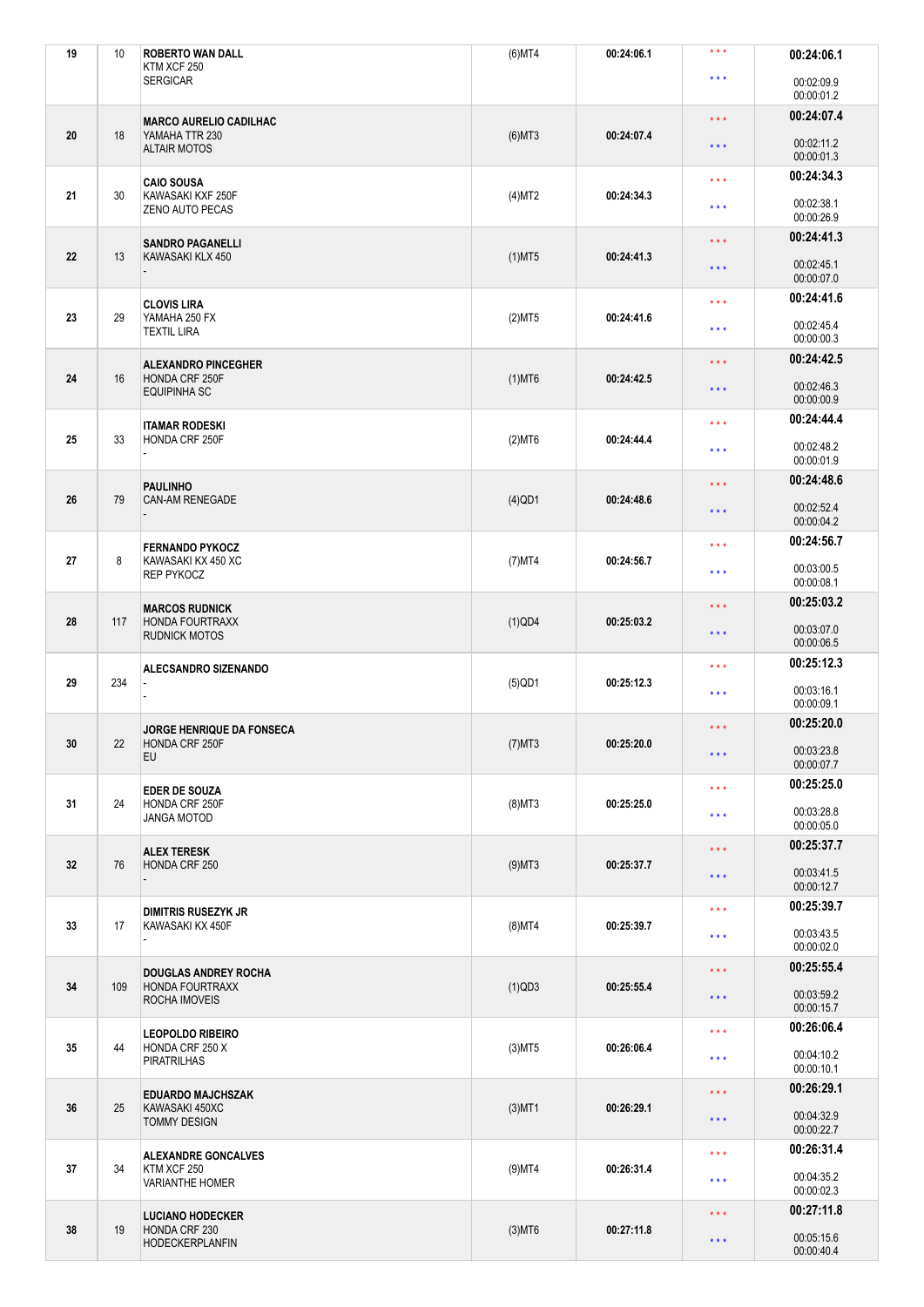| 39 | 20           | <b>EDENILSON ARTUR GOMES</b><br>KAWASAKI KLX 450                          | $(10)$ MT4 | 00:27:25.2 | $***$             | 00:27:25.2               |
|----|--------------|---------------------------------------------------------------------------|------------|------------|-------------------|--------------------------|
|    |              | <b>TEXTIL LIRA</b>                                                        |            |            | $***$             | 00:05:29.0<br>00:00:13.4 |
|    |              | <b>RAFAEL VIEIRA</b>                                                      |            |            | $***$             | 00:27:26.2               |
| 40 | 63           | KAWASAKI KLX 450<br><b>BACON RACING</b>                                   | $(11)$ MT4 | 00:27:26.2 | $***$             | 00:05:30.0<br>00:00:01.0 |
|    |              | <b>EVINICIUS BATISTA CRUZ</b>                                             |            |            | $***$             | 00:27:55.2               |
| 41 | 116          | <b>CFORCE</b><br><b>CF FURACAO</b>                                        | $(2)$ QD3  | 00:27:55.2 | $***$             | 00:05:59.0<br>00:00:29.0 |
|    |              | <b>VANDERLEI THELMA</b>                                                   |            |            | $***$             | 00:28:02.1               |
| 42 | 61           | YAMAHA YZ950                                                              | (4)MT5     | 00:28:02.1 | $***$             | 00:06:05.9<br>00:00:06.9 |
|    |              | <b>VANDERLEI PEIXER</b>                                                   |            |            | $***$             | 00:28:18.2               |
| 43 | 42           | HONDA CRF 250 F<br><b>ORTHOBLU</b>                                        | $(4)$ MT6  | 00:28:18.2 | * * *             | 00:06:22.0<br>00:00:16.1 |
| 44 |              | <b>JOSUE LINCON RAYMUNDO</b><br>HONDA CRF 250F                            |            | 00:28:23.2 | $***$             | 00:28:23.2               |
|    | 43           | <b>JLOG TRANSPORTE</b>                                                    | $(5)$ MT6  |            | $***$             | 00:06:27.0<br>00:00:05.0 |
| 45 | 48           | <b>NAZARE GUEDERT</b><br>YAMAHA YZ 250                                    |            | 00:29:00.5 | $***$             | 00:29:00.5               |
|    |              | CA&ACOLA IMOVEI                                                           | (12)MT4    |            | $***$             | 00:07:04.3<br>00:00:37.3 |
|    |              | <b>GUSTAVO DA SILVA GUIDINI</b>                                           |            |            | $***$             | 00:29:14.1               |
| 46 | 41           | HONDA CRF 230<br><b>SIRICROSS</b>                                         | $(10)$ MT3 | 00:29:14.1 | $***$             | 00:07:17.9<br>00:00:13.6 |
|    |              | <b>EDILSON EICHSTADT</b>                                                  |            |            | $***$             | 00:30:25.9               |
| 47 | 38           | HONDA CRF 250F                                                            | $(11)$ MT3 | 00:30:25.9 | $***$             | 00:08:29.7<br>00:01:11.8 |
|    |              | <b>CAROLINE RUDNICK</b><br><b>HONDA FOURTRAXX</b><br><b>RUDNICK MOTOS</b> |            |            | $***$             | 00:31:00.1               |
| 48 | 114          |                                                                           | $(3)$ QD3  | 00:31:00.1 | $***$             | 00:09:03.9<br>00:00:34.2 |
|    |              | <b>CRISTIANE BEHR</b>                                                     |            |            | $***$             | 00:32:35.4               |
| 49 | 37           | HONDA CRF 150<br><b>BEHR MOTOS</b>                                        | $(6)$ MT6  | 00:32:35.4 | $***$             | 00:10:39.2<br>00:01:35.3 |
|    |              | <b>ALAN FERREIRA</b>                                                      |            |            | $***$             | 00:34:25.3               |
| 50 | 14           | HONDA CRF 250F<br>SC <sub>27</sub>                                        | $(7)$ MT6  | 00:34:25.3 | $***$             | 00:12:29.1<br>00:01:49.9 |
|    |              | <b>RICARDO AFFONSO KEIL</b>                                               |            |            | $***$             | 00:34:51.9               |
| 51 | 26           | YAMAHA YZF 400<br>CABO MOTOS                                              | $(5)$ MT5  | 00:34:51.9 | $***$             | 00:12:55.7<br>00:00:26.6 |
|    |              |                                                                           |            |            | $***$             | 00:40:00.0               |
| 52 | 23           | ALDO DA ROCHA JUNIOR<br>YAMAHA WR 450                                     | $(4)$ MT1  | 00:40:00.0 |                   | 00:18:03.8               |
|    |              | <b>TRACK - TRANSBE</b>                                                    |            |            | $***$             | 00:05:08.1               |
|    |              | <b>MARCIOANO MAFRA</b>                                                    |            |            | $***$             | 00:40:00.0               |
| 53 | 32           | YAMAHA YZ 250<br>CACHOPA EVENTOS                                          | (5)MT2     | 00:40:00.0 | $* * *$           | 00:18:03.8<br>00:00:00.0 |
|    | 21           | <b>GUILHERME MACHADO</b><br>HONDA XR 200R<br><b>TORK ACTION</b>           |            |            | $***$             | 00:40:00.0               |
| 54 |              |                                                                           | $(12)$ MT3 | 00:40:00.0 | $***$             | 00:18:03.8<br>00:00:00.0 |
|    | $\mathbf{1}$ | <b>LOANDRO ANTON</b><br>KTM EXCF 250<br>PROTORK - KTM                     |            |            | $\star\star\star$ | 00:40:00.0               |
| 55 |              |                                                                           | $(5)$ MT1  | 00:40:00.0 | $***$             | 00:18:03.8<br>00:00:00.0 |
|    | 5            | <b>FABRICIO THEISS</b><br>HONDA CRF250F<br><b>RUDNICK MOTOS</b>           |            |            | $***$             | 00:40:00.0               |
| 56 |              |                                                                           | $(13)$ MT3 | 00:40:00.0 | $***$             | 00:18:03.8<br>00:00:00.0 |
|    |              | <b>GERSON BERTI</b>                                                       |            |            | $***$             | 00:40:00.0               |
| 57 | 12           | SUZUKI DRZ-400<br><b>METALBERTI</b>                                       | $(6)$ MT5  | 00:40:00.0 | $***$             | 00:18:03.8<br>00:00:00.0 |
|    | 15           | <b>JEAN BACHMANN</b><br>HONDA CRF 230<br><b>MOVEIS BACHMANN</b>           |            |            | $***$             | 00:40:00.0               |
| 58 |              |                                                                           | $(14)$ MT3 | 00:40:00.0 | $***$             | 00:18:03.8<br>00:00:00.0 |